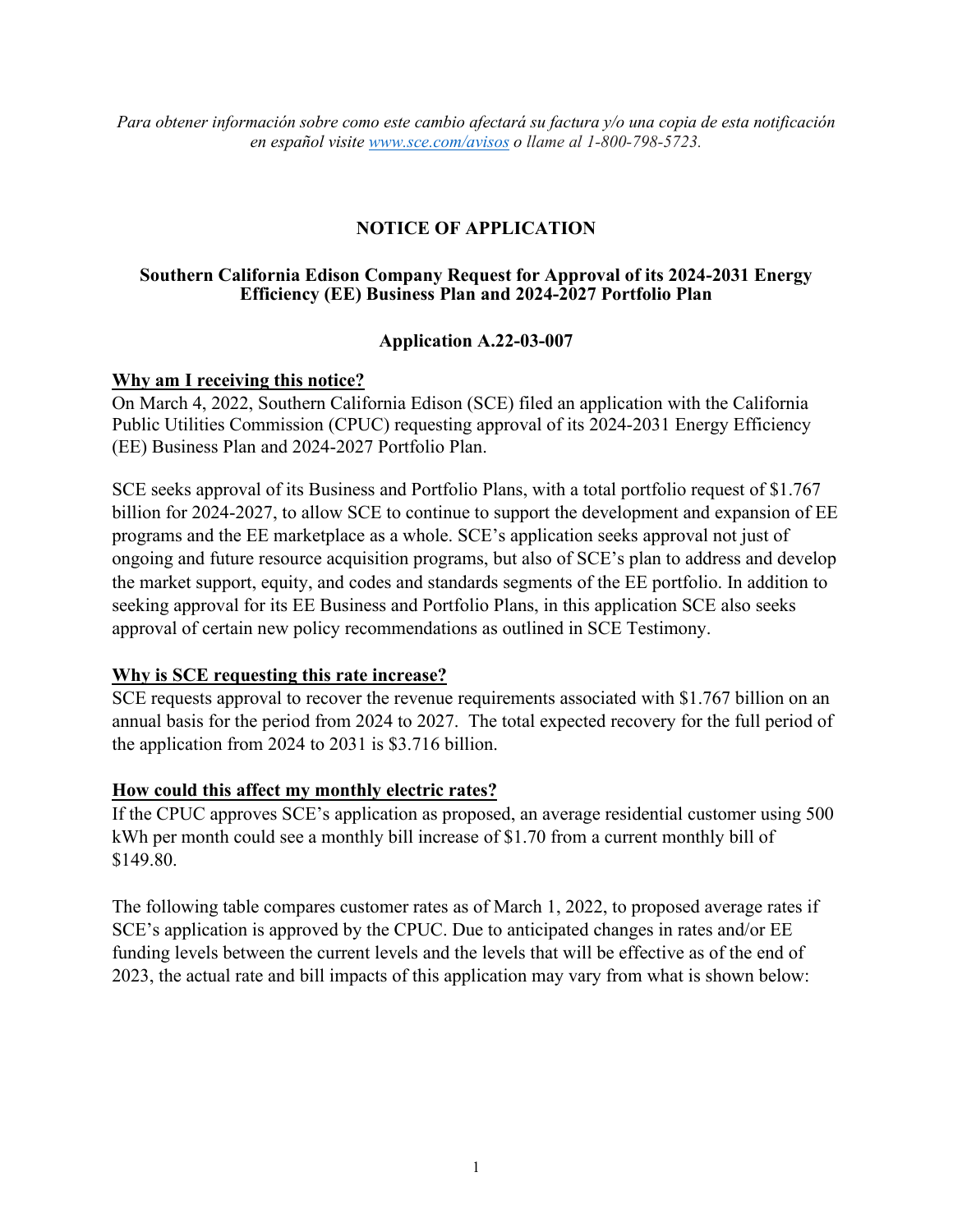# **Proposed Electric Rate Increase [1](#page-1-0)**

| Bundled Average Rates $\frac{\overline{c}}{kWh}$ |   |                      |                          |                       |            |
|--------------------------------------------------|---|----------------------|--------------------------|-----------------------|------------|
| <b>Customer Group</b>                            |   | <b>Current Rates</b> | <b>Proposed Increase</b> | <b>Proposed Rates</b> | % Increase |
| Residential                                      |   | 25.6                 | 0.3                      | 25.9                  | $1.2\%$    |
| Lighting - Small and Medium Power                |   | 25.9                 | 0.3                      | 26.2                  | $1.2\%$    |
| Large Power                                      |   | 17.8                 | 0.2                      | 18.1                  | $1.3\%$    |
| Agricultural and Pumping                         |   | 21.2                 | 0.3                      | 21.5                  | $1.2\%$    |
| Street and Area Lighting                         |   | 27.2                 | 0.3                      | 27.5                  | $1.2\%$    |
| Standby                                          |   | 14.4                 | 0.2                      | 14.6                  | $1.4\%$    |
| Total                                            |   | 23.3                 | 0.3                      | 23.6                  | 1.3%       |
| Residential Bill Impact (\$/Month)               |   |                      |                          |                       |            |
| Description                                      |   | Current              | <b>Proposed Increase</b> | Proposed              | % Increase |
| Non-CARE Residential Bill                        | æ | 149.80 \$            | 1.70S                    | 151.50                | $1.1\%$    |
| <b>CARE Residential Bill</b>                     |   | $101.37$ \$          | 1.15S                    | 102.51                | $1.1\%$    |

## **How does the rest of this process work?**

This application will be assigned to CPUC Administrative Law Judge(s) who will consider proposals and evidence presented during the formal hearing process. The Administrative Law Judge(s) will issue a proposed decision that may adopt SCE's application, modify it, or deny it. Any CPUC Commissioner may sponsor an alternate decision with a different outcome. The proposed decision, and any alternate decisions, will be discussed and voted upon by the CPUC Commissioners at a public CPUC Voting Meeting.

Parties to the proceeding may review SCE's application, including the Public Advocates Office. The Public Advocates Office is an independent consumer advocate within the CPUC that represents customers to obtain the lowest possible rate for service consistent with reliable and safe service levels. For more information about the Public Advocates Office, please call 1-415- 703-1584, email **PublicAdvocatesOffice@cpuc.ca.gov**, or visit **PublicAdvocates.cpuc.ca.gov.** 

## **Where can I get more information?**

## **Contact SCE:**

You may review a copy of SCE's Application, A.22-03-007, at SCE's corporate headquarters (2244 Walnut Grove Avenue, Rosemead, CA 91770). You may also call SCE's customer service line at **1-800-655-4555**.

Phone: SCE's customer service line at **1-800-655-4555** Mail: EE Business Plan Application Southern California Edison Company P.O. Box 800 Rosemead, CA 91770 Attention: Elizabeth Gomez A copy of the Application and any related documents may also be reviewed at [www.sce.com/applications](http://www.sce.com/applications)

<span id="page-1-0"></span> $\perp$  The table shows the impact of the total program on an average (of four years) annualized basis compared to current rates with current EE funding levels.